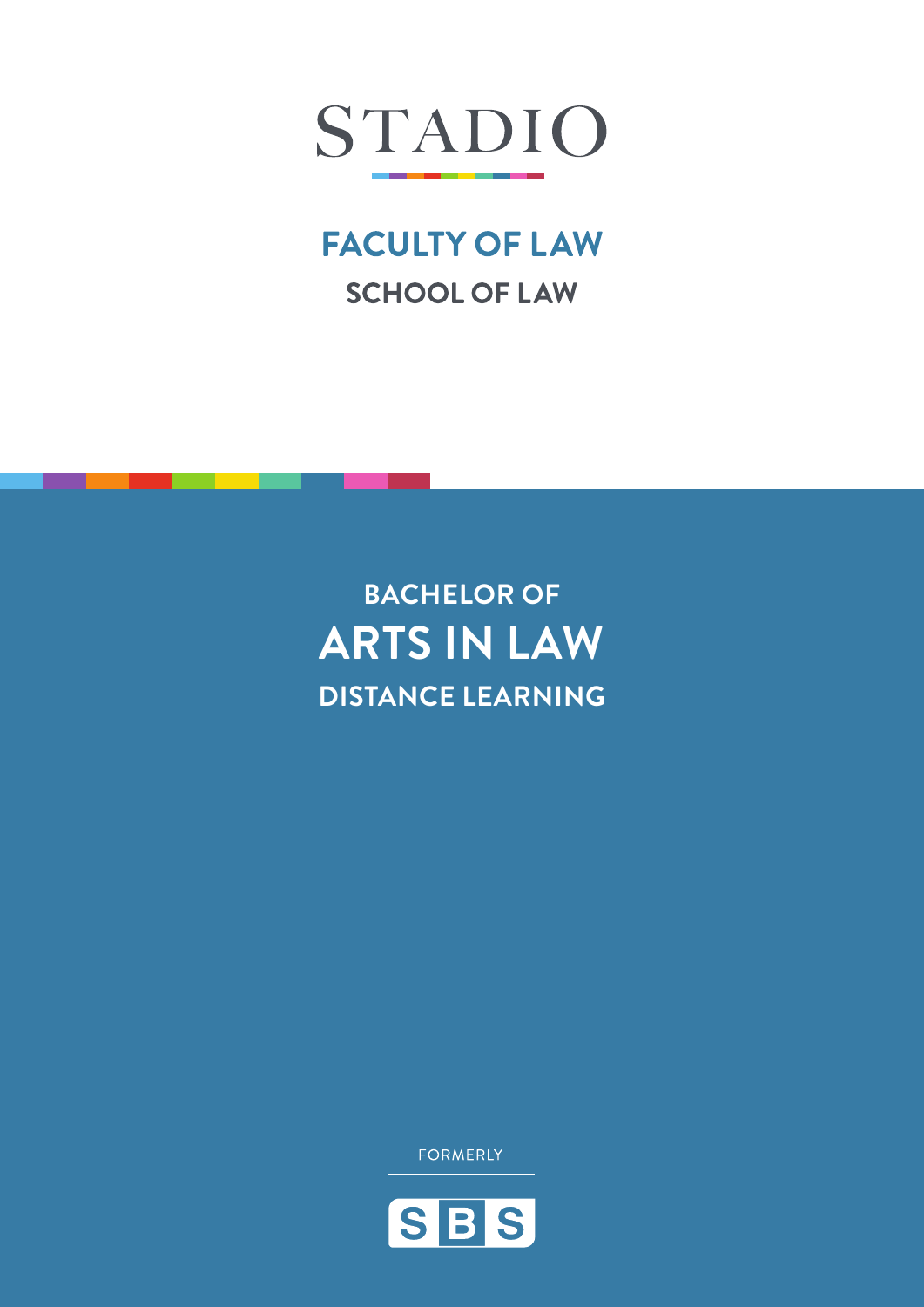

# **BACHELOR OF ARTS IN LAW**

# **REGISTRATION & ACCREDITATION STATUS**

STADIO is registered with the Department of Higher Education and Training as a private higher education institution under the Higher Education Act, 1997. *Registration Number 2008/HE07/004.*

SAQA ID: 117948 | NQF level: 7 | Credits: 360 | Minimum duration of studies: 3 Years Mode of delivery: Distance Learning | Language of instruction: English

# **MODE OF DELIVERY**

STADIO's distance learning programmes offer students excellent, quality education, without the need to attend venuebased classes. On registration, distance-learning students receive access to STADIO's state-of-the-art virtual learning environment. On this platform, the student has access to all learning materials, including a detailed plan for the semester/ year, indicating all the learning and assessment activities. Throughout the learning journey, academic support is only a click away. Questions related to the study material may be asked in the online classroom environment where the lecturer will provide guidance. Distance-learning students will have the opportunity to meet and engage with guest lecturers who are experts from industries related to their field of study during special online lectures. All distance-learning students will complete some tasks in groups, where they will experience a safe environment to hone their leadership, collaboration, and interpersonal skills.

# **PROGRAMME PURPOSE**

The Bachelor of Arts in Law programme equips students to interpret and apply law, and contribute to the development of the African political system. The programme also aims to offer personal and professional formation through the development of the students' leadership skills and their understanding of the Humanities within the Southern African context.

The programme will enable students to serve in a variety of capacities in the private and public spheres. It will provide the student with the knowledge base, theory, methodology and application relevant to the core areas of private law. The programme will also equip students to be public intellectuals and reflexive practitioners who work for change within Africa. They will learn analytical skills to interpret the political context creatively.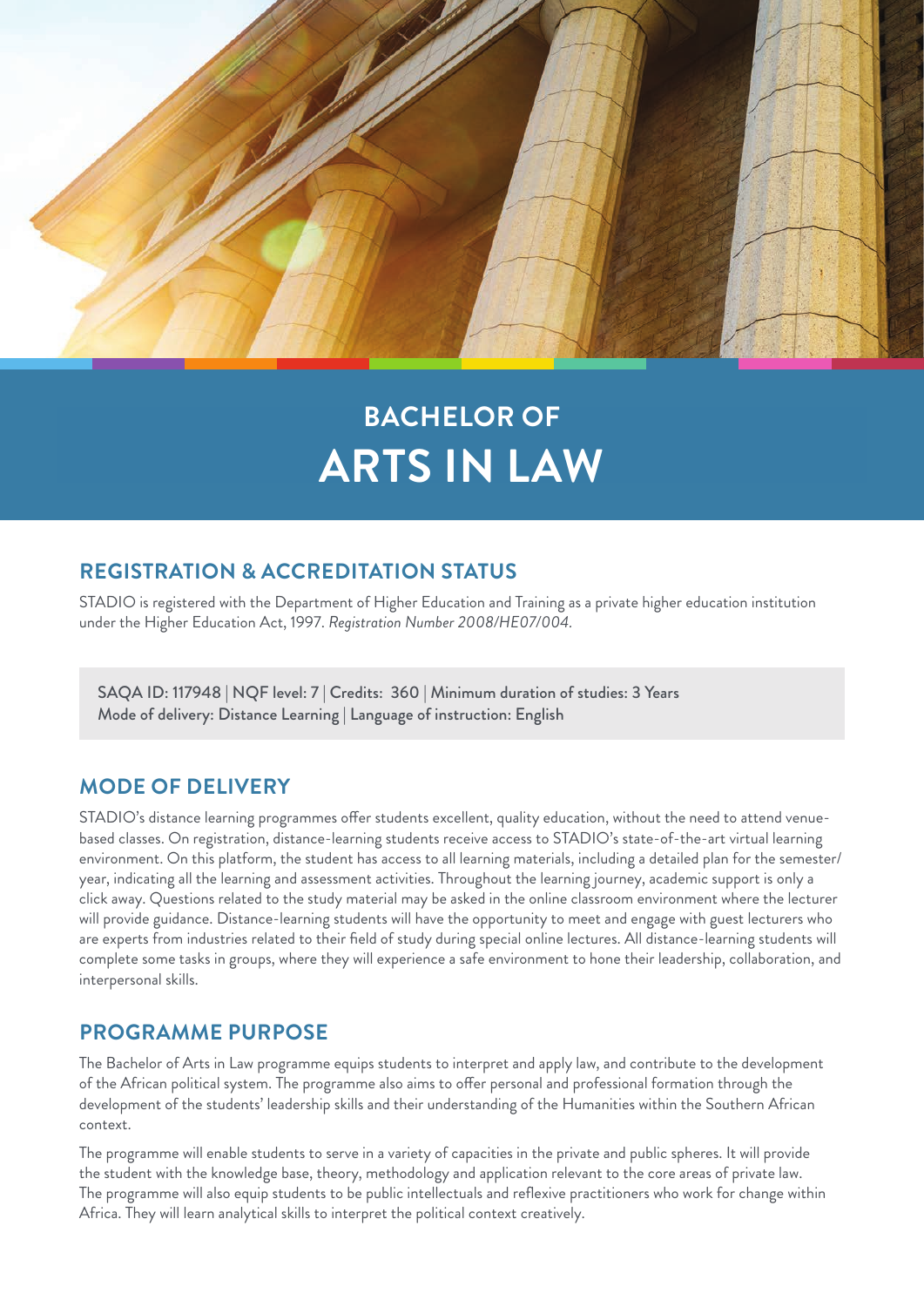They will also gain ethical leadership skills that equip them to lead and mobilise organisations and communities towards societal transformation. Students can pursue careers in law, journalism, politics, management, intelligence, and public administration. Through innovative learning approaches, the qualification promotes an inclusive and transformative ethos of reconciliation, equality, justice, and peace. The programme also serves as an alternative route for entry into the LLB (Level 8) degree.

### **PROGRAMME OUTCOMES**

Upon completion of the programme, students will be able to:

- Demonstrate an understanding of the legal system.
- Read legal texts and apply legal writing skills in order to draft legal documents.
- Apply the principles contained in core areas of Southern African private law.
- Manage the conceptualisation and implementation of strategies, policies and plans in private and public sector environments with due regard to national and global contexts.
- Promote ethical decisions on complex institutional issues with sensitivity and awareness of consequences in an autonomous manner.
- Communicate effectively through engagement with literature from a wide variety of sources pertaining to politics and philosophy.

# **PROGRAMME STRUCTURE**

| <b>YEAR1</b>                                             |            |            |
|----------------------------------------------------------|------------|------------|
| Politics and Government I                                | Major      | 20 credits |
| Philosophy I                                             | Compulsory | 20 credits |
| Academic writing                                         | Compulsory | 20 credits |
| Leadership and Ethics                                    | Compulsory | 20 credits |
| African Studies                                          | Compulsory | 20 credits |
| Introduction to SA Law & Legal Writing Skills            | Compulsory | 30 credits |
| <b>YEAR 2</b>                                            |            |            |
| Politics and Government II A                             | Major      | 20 credits |
| Politics and Government II B                             | Major      | 20 credits |
| Innovation                                               | Elective   | 20 credits |
| Understanding and managing creativity                    | Elective   | 20 credits |
| Family Law                                               | Compulsory | 20 credits |
| Labour Law                                               | Compulsory | 20 credits |
| Law of Persons                                           | Compulsory | 20 credits |
| Students have to select one elective                     |            |            |
| <b>YEAR 3</b>                                            |            |            |
| Politics and Government III A                            | Major      | 20 credits |
| Politics and Government III B (Political Culture)        | Elective   | 20 credits |
| Politics and Government III C (Global Political Economy) | Elective   | 20 credits |
| Law of Succession                                        | Compulsory | 20 credits |
| Law of Contract                                          | Compulsory | 20 credits |
| Law of Delict                                            | Compulsory | 20 credits |
| Law of Property                                          | Compulsory | 20 credits |
| Students have to select one elective                     |            |            |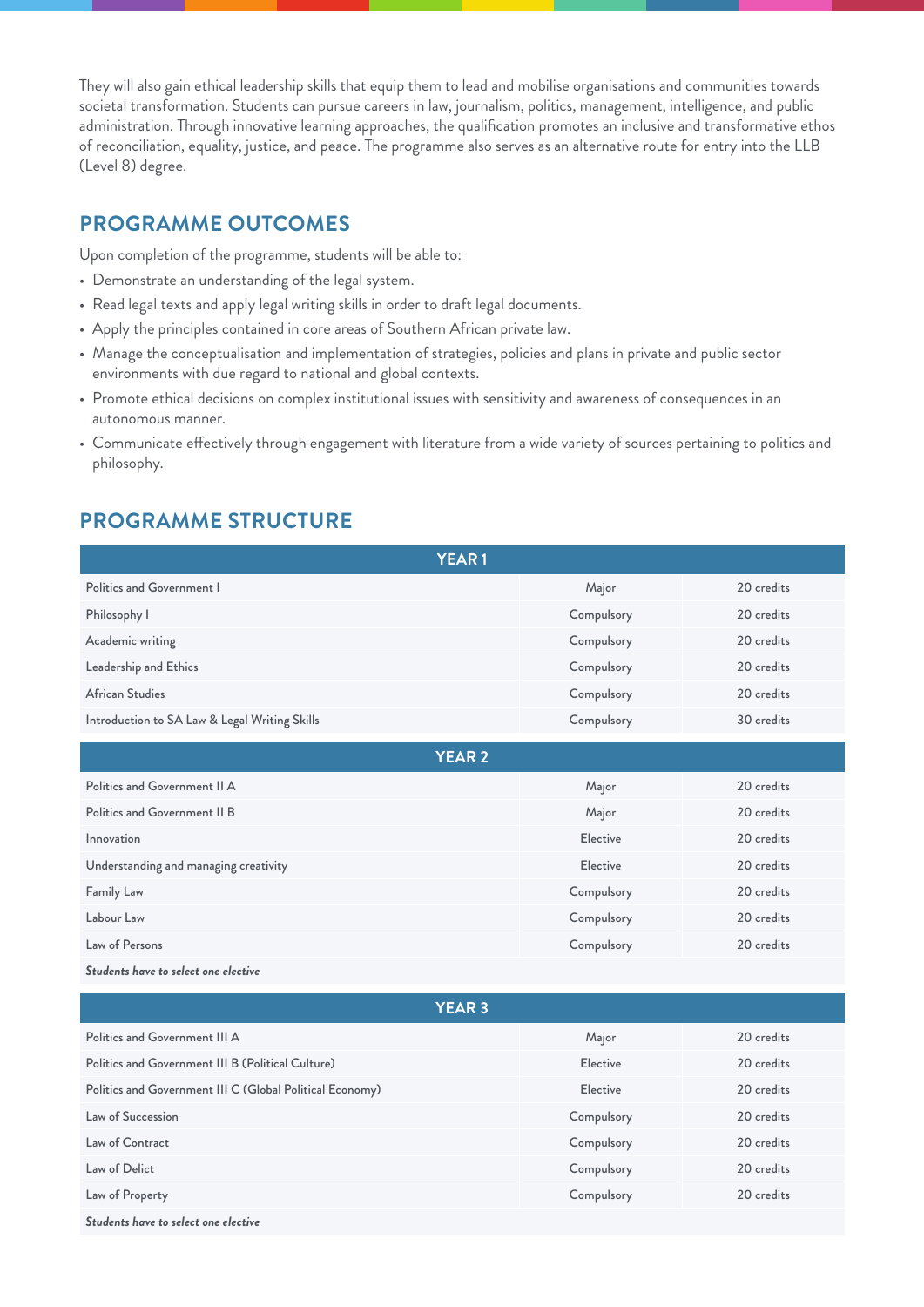# "

We are all slaves of the law in order to be free.

# ~ Markus Tullius Cicero

<u>"</u>

# **ADMISSION REQUIREMENTS**

- **• a Senior Certificate (SC) with degree endorsement; or**
- **• a National Senior Certificate (NSC) with a minimum of 50% in four 20-credit modules and a minimum of 40% in English Home Language or First Additional Language; or**
- **• a National Senior Certificate Vocational Level 4 (NC(V)) with a minimum of 50% in three fundamental modules including English; and minimum 60% in four vocational modules; or**
- **• a relevant N6 National Diploma**

#### **NAMIBIAN STUDENTS** *(ALTERNATIVE ADMISSION REQUIREMENTS)***:**

**• 25 points over 5 modules**

# **SPECIFIC REQUIREMENTS**

#### **ACCESS TO TECHNOLOGY:**

STADIO provides students with materials, resources, assessments (including online tests and quizzes), as well as discussion opportunities and a number of administrative services via its student administration and learning environments. Having access to the above online facilities is essential for efficient communication, learning and success. You will need continuous access to study, using the resources mentioned above, and to access and submit some assessments.

#### **MINIMUM SYSTEM REQUIREMENTS:**

- **• Reliable broadband Internet Access (Wi-Fi available at all our campuses, but you may prefer access from home as well)**
- **• Firefox/Internet Explorer/Chrome web browser**
- **• Microsoft Word**
- **• PDF Viewer**
- **• Ability to scan and upload documents**
- **• Email/cellphone for notification and communication**

#### NOTE:

• Students who have obtained 40% and higher in English, but not 50%, and who met the minimum points required, will be allowed conditional admission provided that they first pass the Academic Writing module on Level 5.

# **FEES FOR THIS QUALIFICATION ARE AVAILABLE HERE:**



**[Fees and Payment Options](https://www.stadio.ac.za/fees-and-payment-options)**



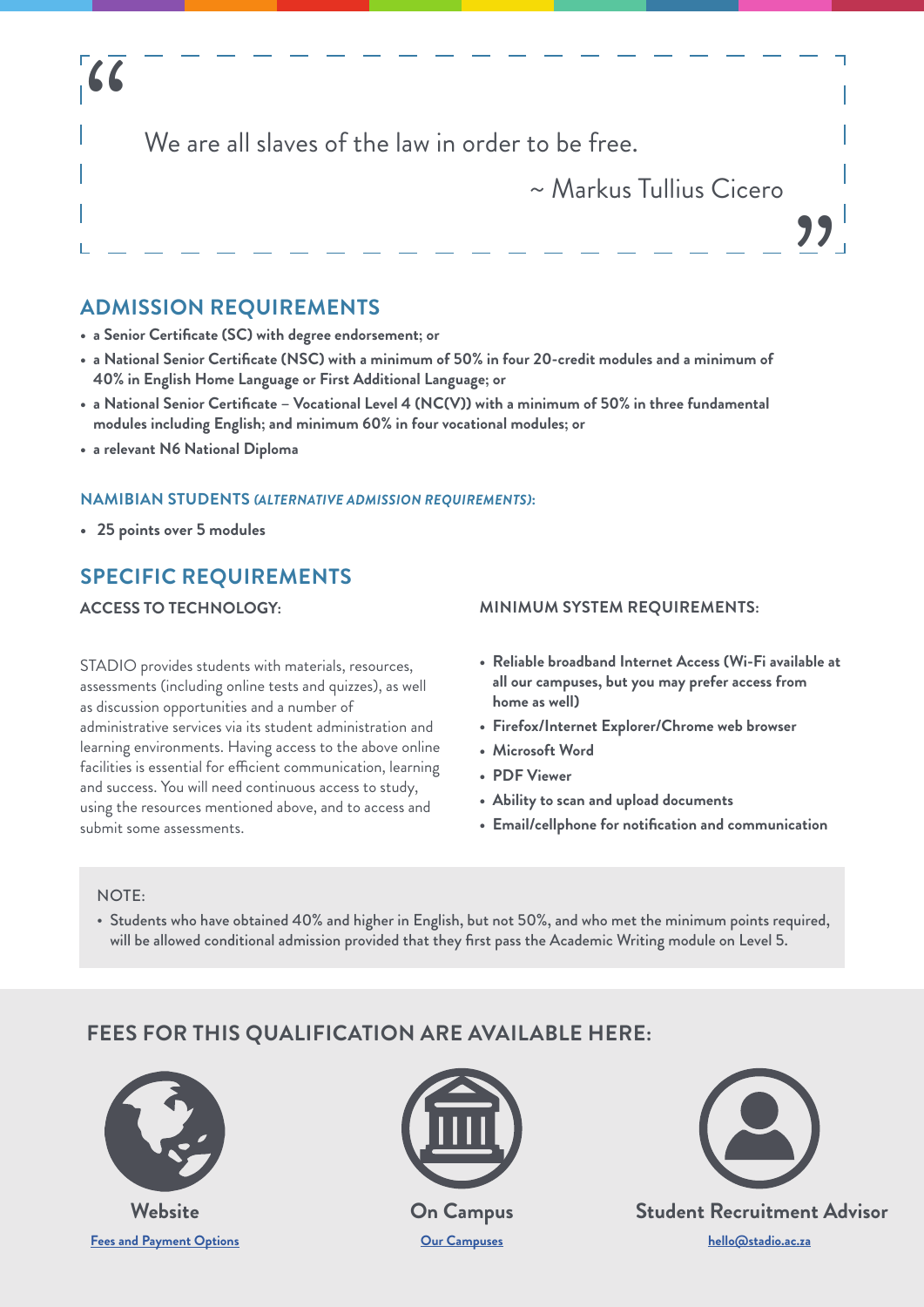

#### **ARTICULATION POSSIBILITIES**

Successful completion enables further studies towards the Bachelor of Laws (LLB) postgraduate or the Bachelor of Business Administration Honours degree on NQF Level 8 or an equivalent NQF level 8 programme.

#### **CAREER OPPORTUNITIES**

**• ARTICULATION TO POST GRADUATE DEGREE IN HUMANITIES**

**• ARTICULATION TO BACHELOR OF LAWS (LLB)**

#### **WHY CHOOSE THE SCHOOL OF LAW?**

STADIO School of Law has the vision that jurists should act in a way that brings us closer to a South African society characterised by dignity and compassion - a society that celebrates diversity and facilitates the achievement of substantive equality.

- **• Empower yourself on the journey to becoming an academically sound and ethical jurist in the practise of legal principles of law**
- **• Make a difference in our country with the necessary skills, knowledge and attitudes required to be gladiators in the arena of the law**
- **• Unashamedly go out and help build a better world**

#### **• LEGAL ADVISOR**

#### **HOW TO APPLY**

**Secure your space with STADIO with just 3 easy steps:**



**Visit www.stadio.ac.za and click on APPLY NOW**

**Complete the online application form. If you are under 18 - ask an adult for assistance Receive your provisional offer to study within 24 hours 3**

**Terms and Conditions Apply**

#### **STUDENT SUPPORT FOR DISTANCE LEARNERS**

Student support is enhanced through our online interactive communication tool, electronic documents and websites, e-journals and e-books, management related videos, interactive feedback and supportive communication at all times.

CONTACT US: EMAIL: [hello@stadio.ac.za](mailto:hello@stadio.ac.za) CALL: +27 (0) 87 158 5000

DON'T BE SHY BE SOCIAL:  $(f)(\textcircled{\circ})$  www.stadio.ac.za

DISCLAIMER: The content of this brochure is accurate at the time of going to print. STADIO reserves the right to change the programme content due to changes in legislation, market requirements and other reasons. Notice of such changes will be published on our website